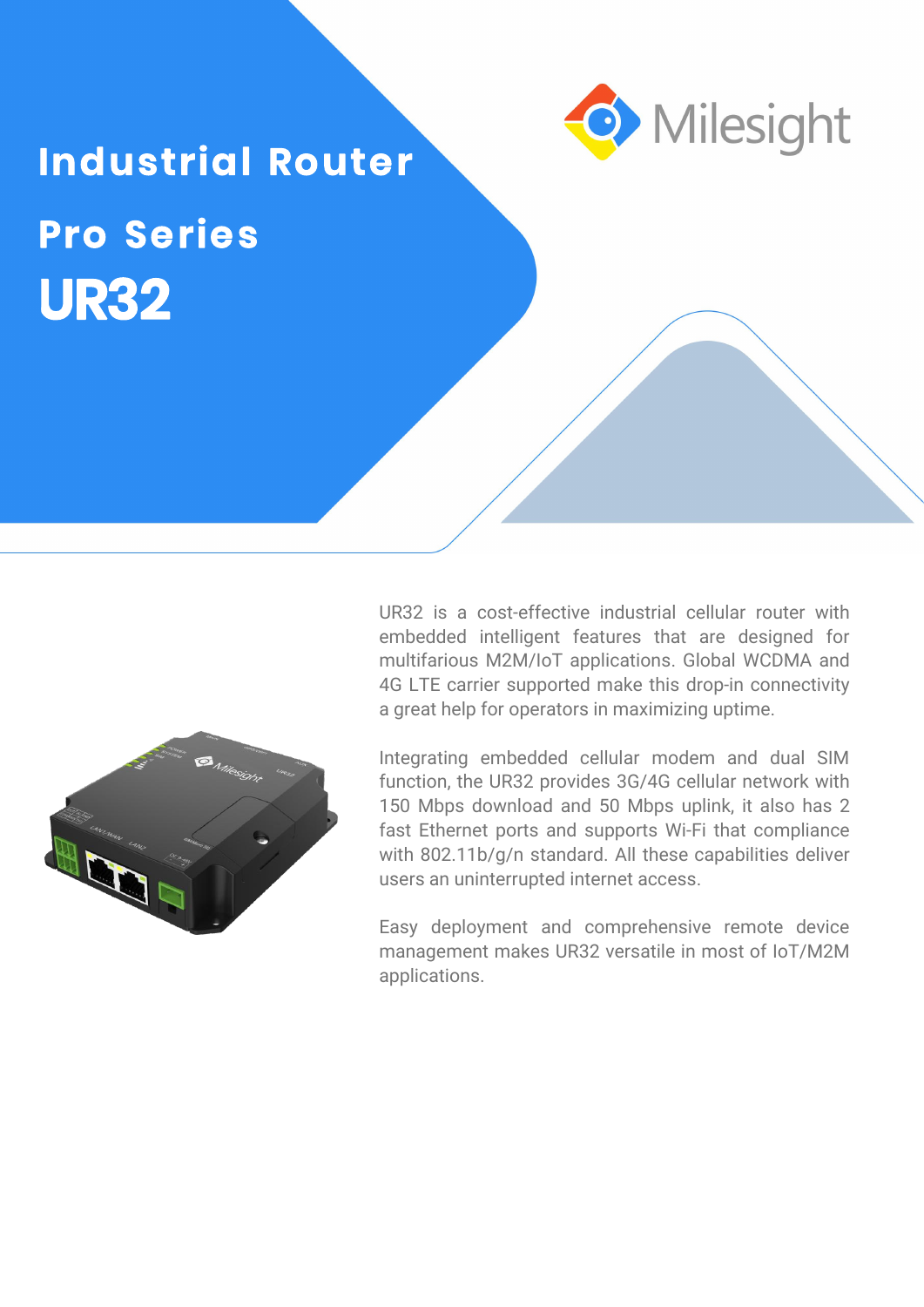#### ◆ Benefits

- NXP industrial grade processor
- Global 4G LTE CAT4/3G network with dual SIM cards for backup between multiple carrier networks
- Embedded Python SDK for secondary development
- Flexible modular design provides users with different connection modules like Ethernet, I/O, serial port, Wi-Fi, GPS for connecting diverse field assets
- Rugged enclosure, optimized for DIN rail or shelf mounting
- 3-year warranty included

#### ◆ Security & Reliability

- Automated failover/failback between Ethernet, Cellular (dual SIM) and Wi-Fi
- Secure transmission with VPN tunnels like IPsec/OpenVPN/GRE/L2TP/PPTP/DMVPN
- Embeds hardware watchdog to automatically recover from various failures, ensure highest level of availability
- Establishes a secured mechanism on centr alized authentication and authorization of device access by supporting AAA (Radius, TACACS+, LDAP, local Authentication) and multiple levels of user authority

#### ◆ Capabilities

- Link remote devices in an environment where communication technologies are constantly changing
- Support 802.11 a/b/g/n, as AP or client mode, to establish versatile wireless network or be the backup WAN link for 4G/3G
- Support rich protocols like SNMP, Modbus bridging, RIP, OSPF
- Support wide operating temperature rangi ng from -40°C to +70°C/-40℉ to +158℉

#### ◆ Easy Maintenance

- DeviceHub provides easy setup, mass configuration, and centralized management of remote devices
- The user-friendly web interface design and more than one option of upgrade help administrator to manage the device as easy as pie
- WFB GUI and CLI enable the admin to achieve simple management and quick configuration among a large quantity of devices
- Efficiently manage the remote routers on the existing platform through the industrial standard SNMP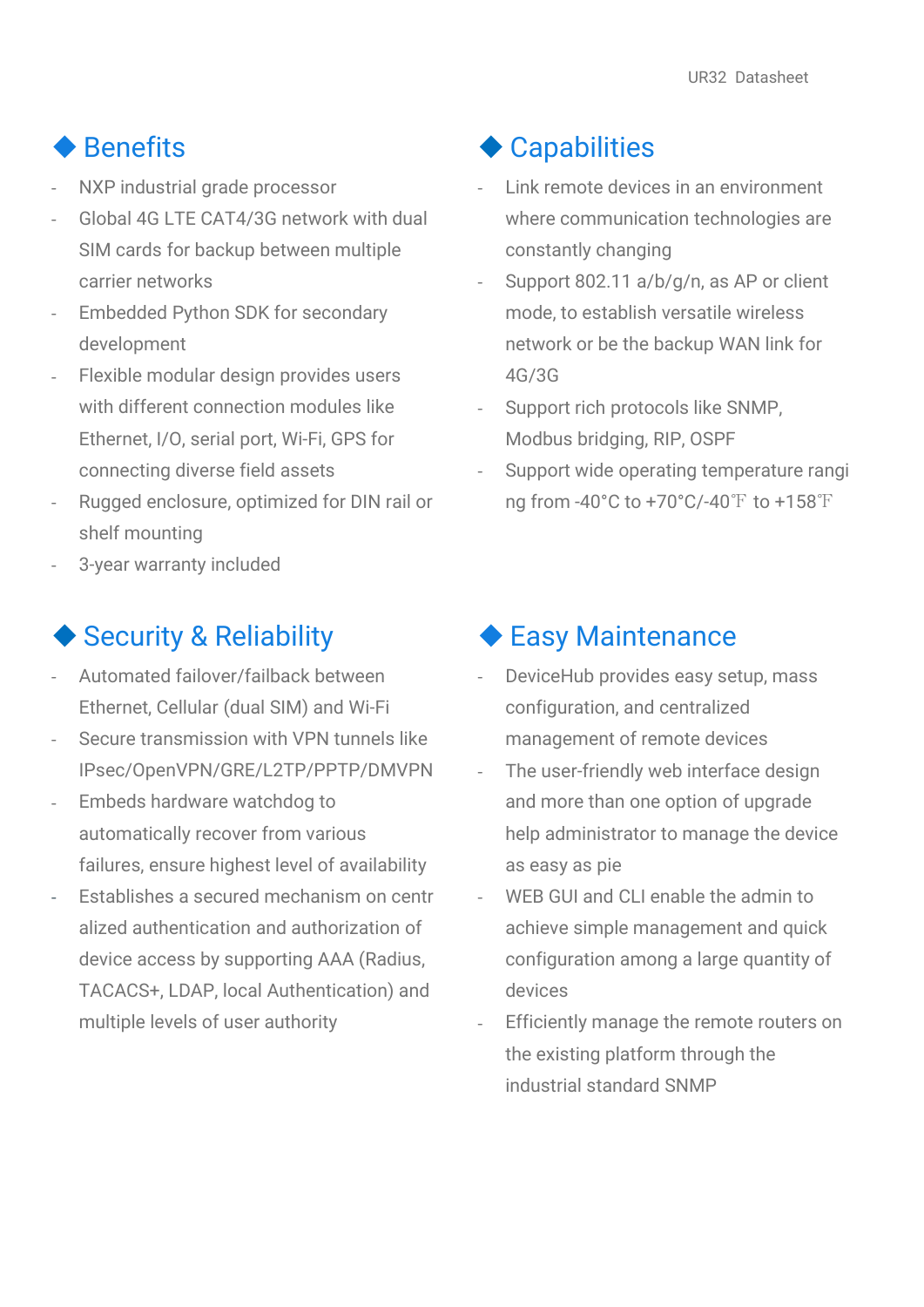## Application Example



26

⋚

**nnnnnn** 

### Dimensions(mm)







## ◆ Specifications

| <b>Hardware System</b>    |                                                   |
|---------------------------|---------------------------------------------------|
| <b>CPU</b>                | ARM Cortex-A7, 528 MHz                            |
| Memory                    | 128 MB DDR3 RAM and 128MB Flash                   |
| <b>Extendable Storage</b> | $1 \times$ Micro SD                               |
| <b>Cellular Interface</b> |                                                   |
| Antenna Connector         | 2 × 50 Ω SMA Connectors (Center PIN: SMA Female)  |
| <b>SIM Slots</b>          | 2 (Mini SIM-2FF)                                  |
| <b>Ethernet Interface</b> |                                                   |
| <b>Numbers</b>            | $2 \times 10/100$ Mbps                            |
| Property                  | $1 \times$ WAN + 1 $\times$ LAN or 2 $\times$ LAN |
| Mode                      | Full or half duplex (Auto-Sensing)                |
| <b>PoE</b>                | 2 × 802.3 af/at PoE PSE on LAN Ports (Optional)   |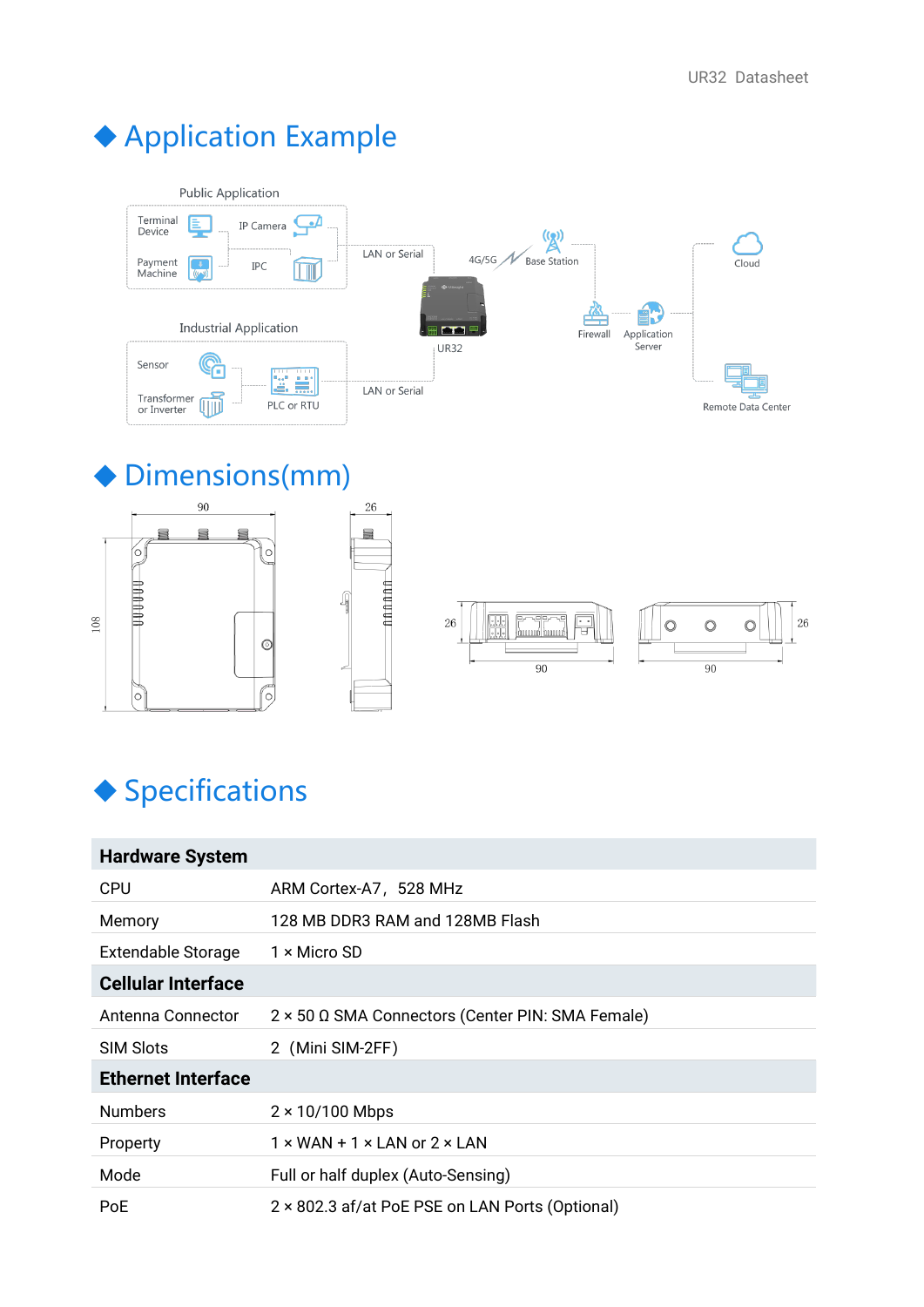| <b>Wi-Fi Interface (Optional)</b> |  |  |
|-----------------------------------|--|--|
|-----------------------------------|--|--|

| Antenna Connector           | 1 × 50 Ω SMA Connector (Center PIN: RP-SMA Female)                |
|-----------------------------|-------------------------------------------------------------------|
| Standards                   | IEEE 802.11 b/g/n, 2.4GHz                                         |
|                             | 802.11b: 16 dBm +/-1.5 dBm (11 Mbps)                              |
| <b>Tx Power</b>             | 802.11g: 14 dBm +/-1.5 dBm (54 Mbps)                              |
|                             | 802.11n: 13 dBm +/-1.5 dBm (65 Mbps, HT20/40 MCS7)                |
| Modes                       | AP or Client mode                                                 |
| Security                    | WPA/WPA2 authentication, WEP/TKIP/AES encryption                  |
| <b>GPS (Optional)</b>       |                                                                   |
| Antenna Connector           | 1 × 50 Ω SMA Connector (Center PIN: SMA Female)                   |
| Protocol                    | NMEA0183, PMTK                                                    |
| <b>Serial Interface</b>     |                                                                   |
| <b>Numbers</b>              | 1 × RS232 (RS485 Optional)                                        |
| Connector                   | 3.5mm Terminal Block                                              |
| <b>Baud Rate</b>            | 300bps to 230400bps                                               |
| DI/DO                       |                                                                   |
| <b>Numbers</b>              | 1 × DI (dry contact) + 1 × DO (wet contact), galvanic isolation   |
| Connector                   | 3.5mm Terminal Block                                              |
| Maximum V/A                 | 0.3A@30VDC (DO)                                                   |
| <b>Others</b>               |                                                                   |
| <b>Reset Button</b>         | $1 \times$ RESET                                                  |
| <b>LED Indicators</b>       | 1 × POWER, 1 × SYSTEM, 1 × SIM, 3 × Signal strength               |
| <b>Built-in</b>             | Watchdog, Timer                                                   |
| <b>Software</b>             |                                                                   |
|                             | IPv4/IPv6, PPP, PPPoE, SNMP v1/v2c/v3, TCP, UDP, DHCP, RIPv1/v2,  |
| <b>Network Protocols</b>    | OSPF, DDNS, VRRP, HTTP, HTTPS, DNS, ARP, QOS, SNTP, Telnet, VLAN, |
|                             | SSH, etc.                                                         |
| <b>VPN</b>                  | DMVPN, IPsec, OpenVPN, PPTP, L2TP, GRE                            |
|                             | Access Control, DMZ, Port Mapping, MAC Binding, SPI Firewalls,    |
| Security                    | DoS&DDoS Protection, Filtering(IP&Domain), IP Passthrough         |
| Management                  | Web, CLI, SMS, On-demand dial up, SNMP v1/v2/v3, DeviceHub        |
| <b>AAA</b>                  | Radius, Tacacs+, LDAP, Local Authentication                       |
| <b>Multilevel Authority</b> | Multiple Levels of User Authority                                 |
| Reliability                 | VRRP, WAN Failover, Dual SIM Backup                               |
| <b>Serial Port</b>          | Transparent(TCP Client/Server, UDP), Modbus Master/Slave, Modbus  |